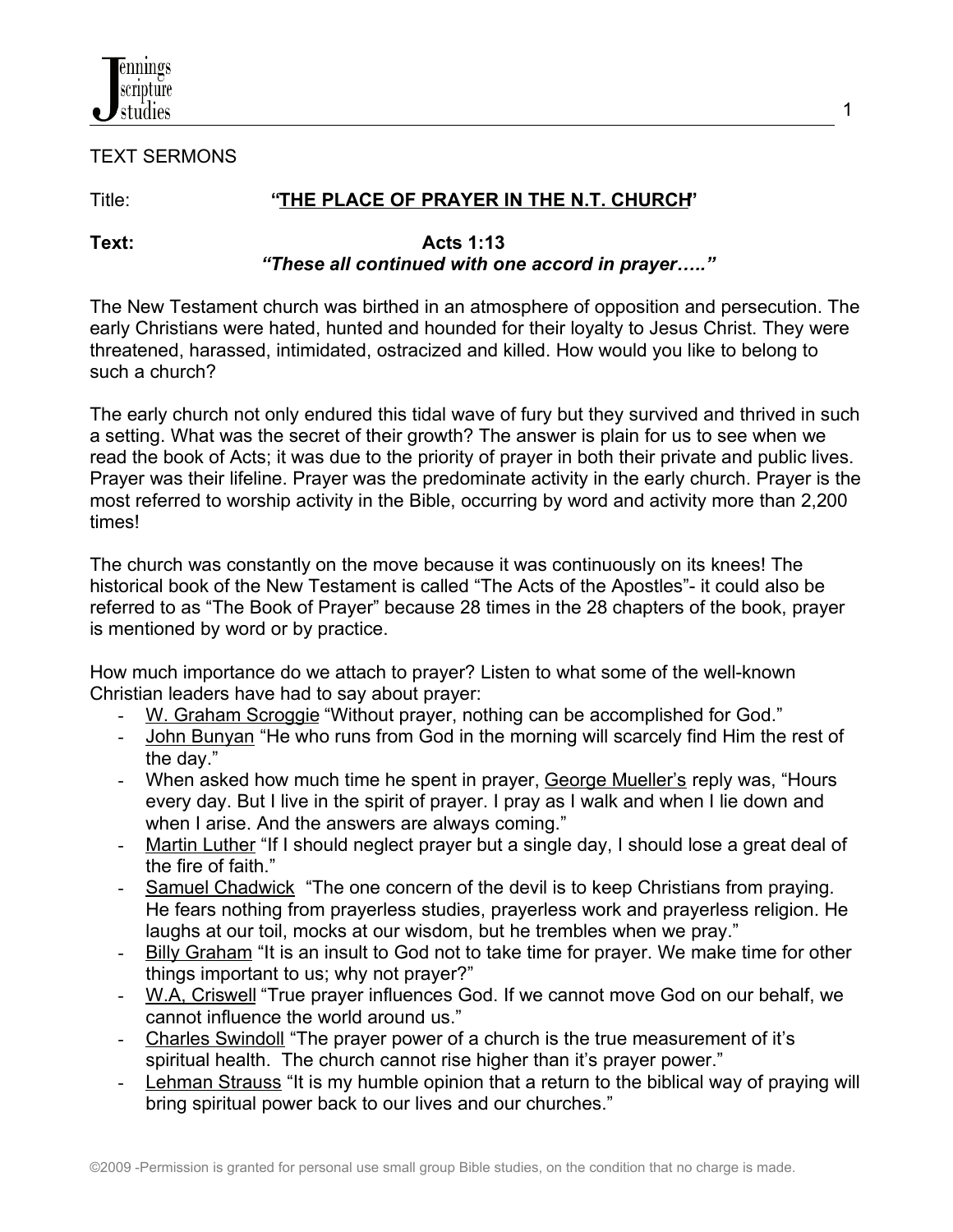The New Testament church was a praying church. It was *born* in a prayer meeting in the Upper Room and it was *borne* along on the wings of prayer. It has been said that the modern day church *limps* along on the strength of human ingenuity when it could *leap* ahead on the power of prayer. Let us take a closer look at the early church and learn how we can be powered by prayer. Let us first take note that:

## **I. PRAYER WAS THEIR INITIAL RESPONSE.**

Let us look at several illustrations:

## **A. Their Response To Jesus' Departure.**

The disciples of Jesus had left all to follow Him. But He had been apprehended like a common criminal, falsely condemned, crucified and buried. What was their initial response? We read that, "These all continued with one accord in prayer and supplic ation, with the women and Mary the mother of Jesus, and with His brothers." (Acts 1:14)

 After Jesus ascended they went back to the Upper Room and had a pity party??? No, they had a prayer meeting! Their Lord, Savior and Friend had left them. What did they do? They prayed. Prayer was their initial response to Jesus departure. What do we do when dramatic and unexpected events take place in our lives?

## **B. The Response Of Paul And Silas When In Prison.**

Another illustration of the priority of prayer in the early church is seen when Paul and Silas were in prison. How did they respond to this unjust treatment? "At midnight Paul and Silas were *praying* and singing hymns to God, and the prisoners were listening to them." (Acts16:25-26) Our initial response – phone a lawyer!

## **C. The Response To The Disaster.**

 Paul was on a ship bound for Rome when a great storm arose. The ship was about to Sink and Paul panicked! Right? Wrong! He went below deck and *prayed*. The Lord told him all would be safe. He reported this to the captain and encouraged the 276 sick, sea-soaked seamen to eat. Acts 27 records that Paul: "took bread and gave thanks to God in the presence of them all; and when he had broken it he began to eat. Then they were all encouraged, and also took food themselves. And in all we were two hundred and seventy-six persons on the ship." (Acts 27:35-37)

## D. **The Response To The Opportunity To Minister**.

 The sea saga continues - when the ship ran aground on the island of Miletus, the father of the chief there was sick. We read that "Paul entered in, and *prayed*, and laid hands on him, and healed him." (Acts 28:8)

Here are several examples of many that could be cited, when in extreme situations that the early Christians found themselves, that their initial response was to pray! For many Christians prayer is the last recourse; for the early church prayer was the first resource!

Their lifeline was prayer! What breath is to physical life, prayer was to their spiritual life. In the First Church, praying was as natural as breathing. Let us pattern our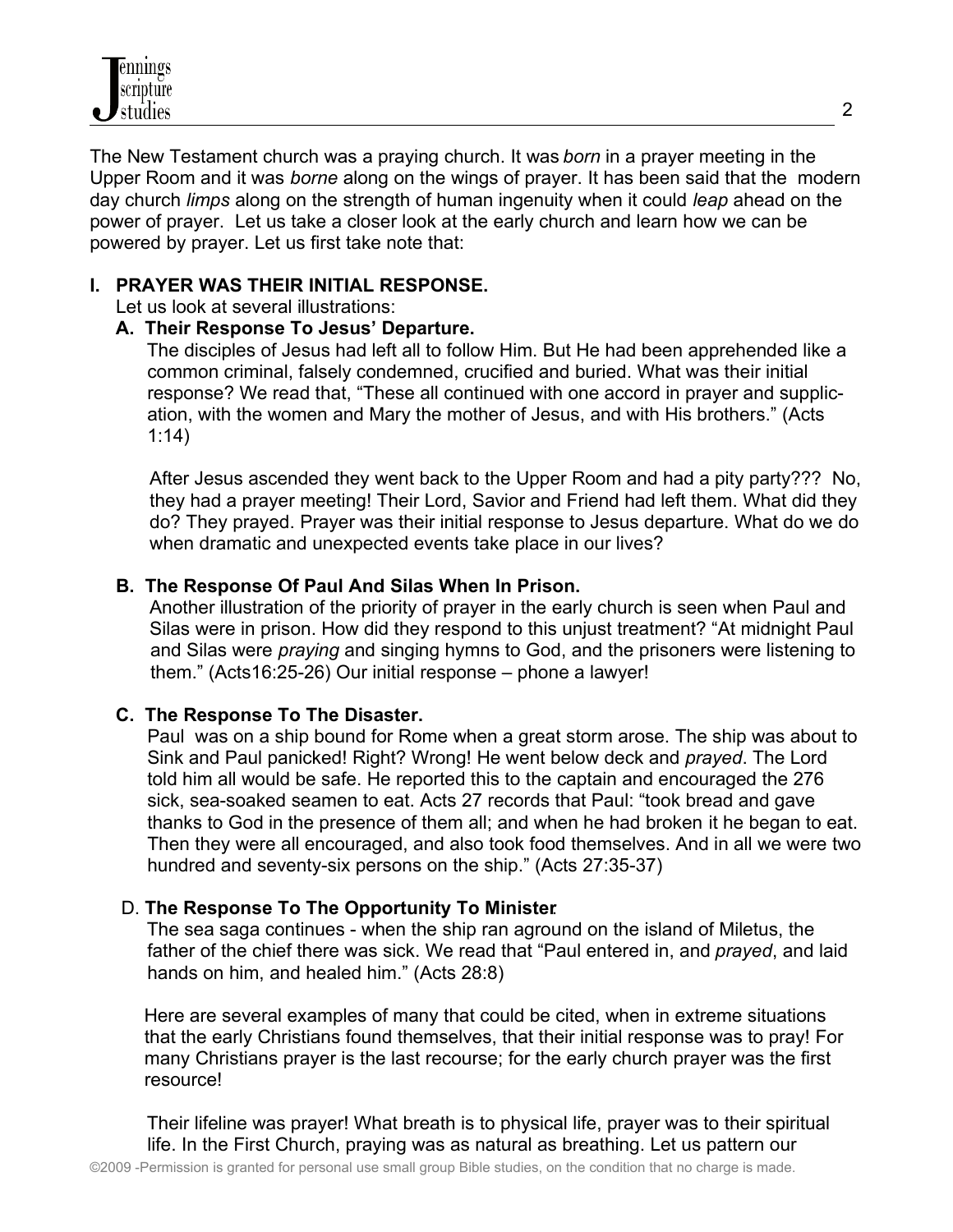

 churches and especially our praying after the example of that First Fellowship of believers. Not only was prayer their initial response, but:

## **II. PRAYER WAS THEIR ESSENTIAL RESOURCE.**

We hear much talk today about preserving our country's "natural resources" – meaning our forests, horticulture, water supplies, mineral deposits – i.e. coal, oil, copper, natural gas etc. – all of which can be summed up in one word: "energy."

 What is the church's source of energy? Not natural resources but The Supernatural Resource, God Himself. How do we utilize our energy source? Through prayer! Prayer was:

## **A. Their Resource When Seeking Direction.**

 Before they voted on Judas' replacement they prayed: "And they prayed and said, "You, Lord, who know the hearts of all men, show which one of these two You have chosen.." (Acts 1:24)

## **B. Their Resource In Times Of Danger.**

When they were threatened they prayed. Acts 4 records: "Now, Lord, look on their threats, and grant to Your servants that with all boldness they may speak Your word." And, "When they had prayed, the place where they were assembled together was shaken; and they were all filled with the Holy Spirit, and they spoke the word of God with boldness." (Acts 4:29 & 31)

## C. **Their Resource In The Presence Of Death.**

When a lady named Dorcas died they called for The Apostle Peter and we read in Acts 9:40 that "Peter knelt down and prayed … and she opened her eyes and sat up."

On and on the record goes showing that prayer was their essential resource. So, the question is: to which resource do we turn first? Is God our first resource or our last recourse? Do we run to natural resources such as the bank, lawyers, the City Council, etc. or to our singular, supreme Supernatural Resource? Human resources or Divine resources?

ILLUST. Dr. A.C. Dixon, American pastor and later pastor of the famous Metropolitan Tabernacle in London, England, which was previously pastored by Charles Haddon Spurgeon, wrote: "When we rely upon organization, we get what organization can do; when we rely upon education, we get what education can do; when we rely upon eloquence, we get what eloquence can do, and so on. I am not disposed to under value any of these things in their proper place. But when we rely upon prayer, we get what God can do." Prayer was the New Testament church's essential resource. Is it ours? Furthermore …..

## **III. PRAYER WAS THEIR RATIONAL RECOURSE.**

 Some say prayer is irrational. Is it irrational for the creature to commune with Creator? Is it irrational for children to commune with their Father; the saved to commune with their Savior?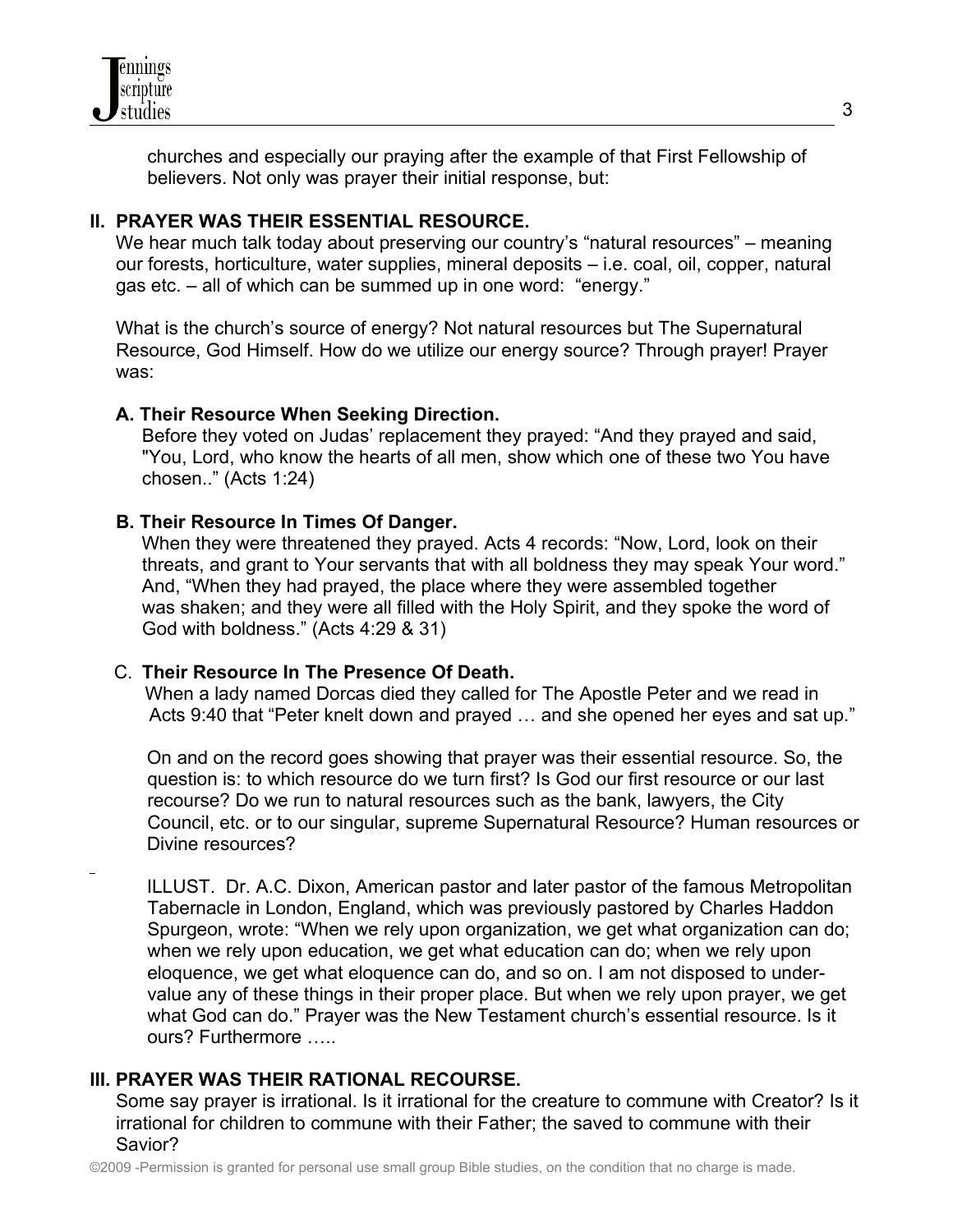What do I mean by prayer being their rational recourse? Just this: here were children of The Most High God who had the sanctified audacity to believe that when they prayed the Prayer that Jesus taught them: "Our Father which art in heaven, hallowed be thy name, thy kingdom come; thy will be done on earth as it is in heaven. Give us this day our daily bread, and lead us not into temptation, but deliver us from evil," that he would do it! This was their most rational recourse! It would have been irrational not to pray like that when He had told them to do it!

 Like the early Christians, we Christians 2,000 years later have the privilege of Prayer as *Our* most rational recourse, for we too have the same heavenly Father. Why was prayer Their most rational recourse? Here are two of the many reasons I could give:

## **A. Their Prayer Practice Was Based Upon The Example Of Jesus.**

 Do you remember reading this very interesting and revealing statement about Jesus prayer life: "Who, in the days of His flesh, when He had offered up prayers and supplications, with vehement cries and tears to Him who was able to save Him from death, and was heard because of His godly fear"? What a prayer Model!

 And Luke 5:16 says: *"*Jesus often withdrew to lonely places and prayed." As a direct result of Jesus' example, we read, "One day Jesus was praying in a certain place. When he finished, one of his disciples said to him, "Lord, teach us to pray." (Luke 11:1)

 Prayer was their rational recourse because they had observed Jesus praying many Times and the rational and reasonable response would be that if Jesus needed to pray, they needed to pray – and so do we! How can we survive spiritually without this kind of prayer life when the Author of our faith made prayer His regular practice?

## **B. Their Prayer Practice Was Based Upon The Exhortations Of Jesus.**

 The exhortation by Jesus to "watch and pray" occurs 4 times in the New Testament. Furthermore, there are many prayer prompters scattered throughout the New Testa ment, some of which are:

- "ask and you shall receive"  $-$  (John 16:24)
- "pray without ceasing"  $-$  (I Thess. 5:17)
- "pray everywhere lifting up holy hands"  $-$  (1 Tim.2:8)
- "pray for one another" (James 5:16)
- "by prayer and supplications let your requests be made known to God" – (Phil. 4:6 )

 What was the place of prayer in the early church? It was the number one priority. The average church today is organized for about everything except to agonize in prayer.

#### **SUMMATION**

Prayer was the priority in the early church. Prayer was their Initial Response, their Essential Resource and their Rational Recourse. Is prayer a priority in our lives? Prayer is not the only thing, but it is the chief thing.